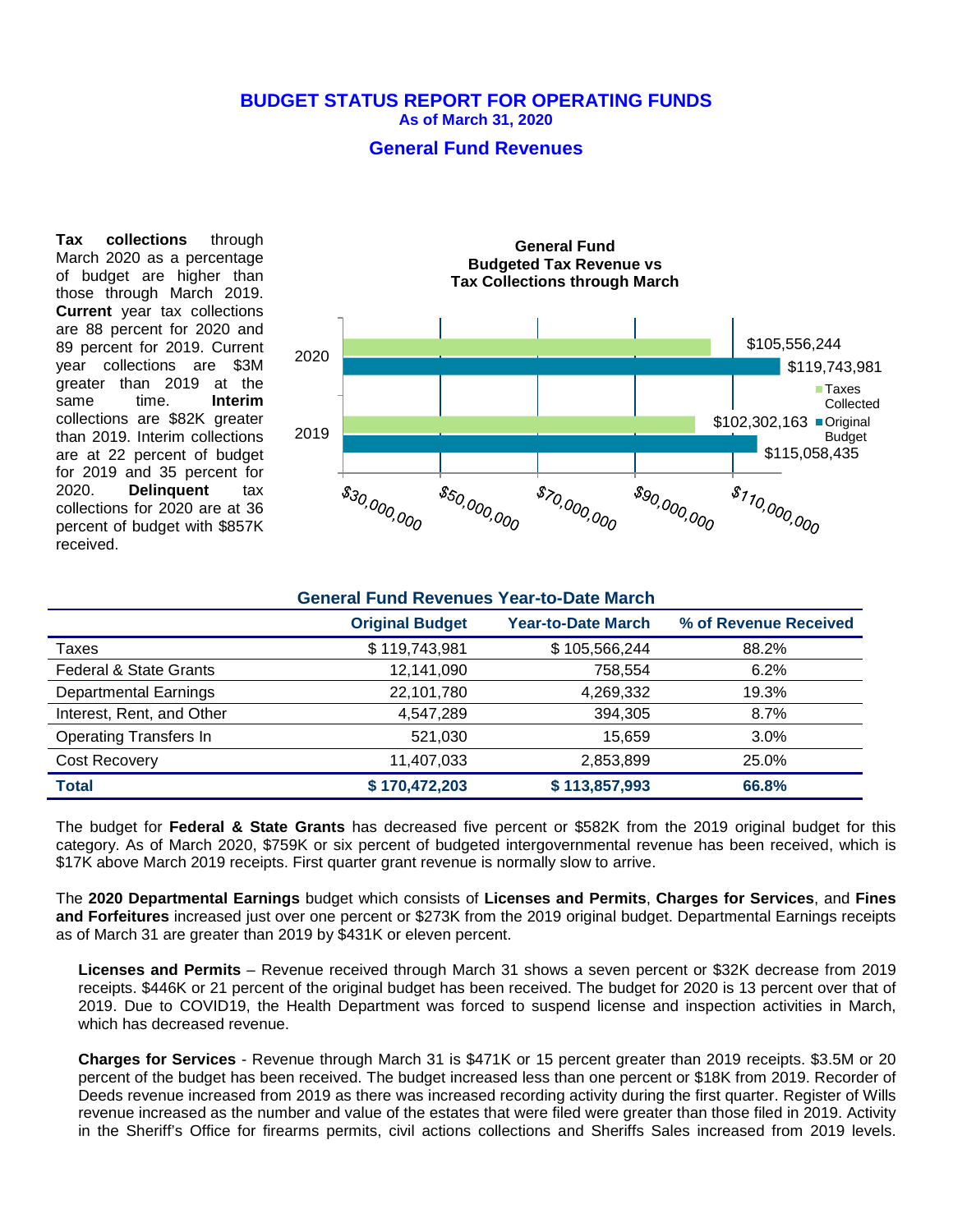Treasurer's office revenue for Tax Certification requests increased over 2019. The Prison experienced higher occupancy rates for out of-county housing.

**Fines and Forfeitures** – Actual receipts through March are \$8K or three percent less than 2019 receipts. The budget for this category decreased less than one percent or \$9K over 2019. \$285K or 16 percent of the budget has been received. Clerk of Courts revenue for 2019 included a lump sum payment of older account receivables resulting in a decrease for 2020.

**Miscellaneous Revenues** - Actuals are \$84K or 18 percent less than 2019 receipts. The budget for this category increased 17 percent or \$65K over 2019. \$394K or nine percent of the budget has been received.

#### **General Fund Operating Budget vs Expenditures through March** The **Operating expenditures** budget for 2020 is \$6M or four percent higher \$38,797,665 2020 than the original 2019 \$176,235,969 budget. Operating ■ Actual expenditures through Expenses March 31, 2020 total \$38.8M or 22 percent ■ Original Budget \$36,608,692 of budget. Actual 2019 \$170,071,287 expenditures are \$2.2M greater than \$20,000,000  $s_{100,000,000}$  $s_{140,000,000}$ **\$180,000,000 \$60,000,000**

# General Fund Expenditures

## **General Fund Expenditures Year-to-Date March**

|                                  | <b>Original Budget</b> | Year-to-Date March | % Expended |
|----------------------------------|------------------------|--------------------|------------|
| Personnel                        | \$111,305,633          | \$22,317,773       | 20.1%      |
| <b>Materials and Services</b>    | 41,496,563             | 8,839,164          | 21.3%      |
| Contributions, Grants, Subsidies | 4,433,371              | 1,399,343          | 31.6%      |
| Fleet / Capital Leases           | 293,182                | 1,670,633          | 569.8%     |
| <b>Operating Transfers Out</b>   | 16,871,737             | 4,218,540          | 25.0%      |
| <b>Other Financing Uses</b>      | 426,646                | 0                  | 0.0%       |
| <b>Allocated Costs</b>           | 1,408,837              | 352,212            | 25.0%      |
| Total*                           | \$176,235,969          | \$38,797,665       | 22.0%      |

\*excludes unappropriated

2019.

The **Materials and Services** budget increased eight percent or \$3.4M from 2019. The Materials and Services expenditures through March 2020 are \$840K or 11 percent greater than 2019.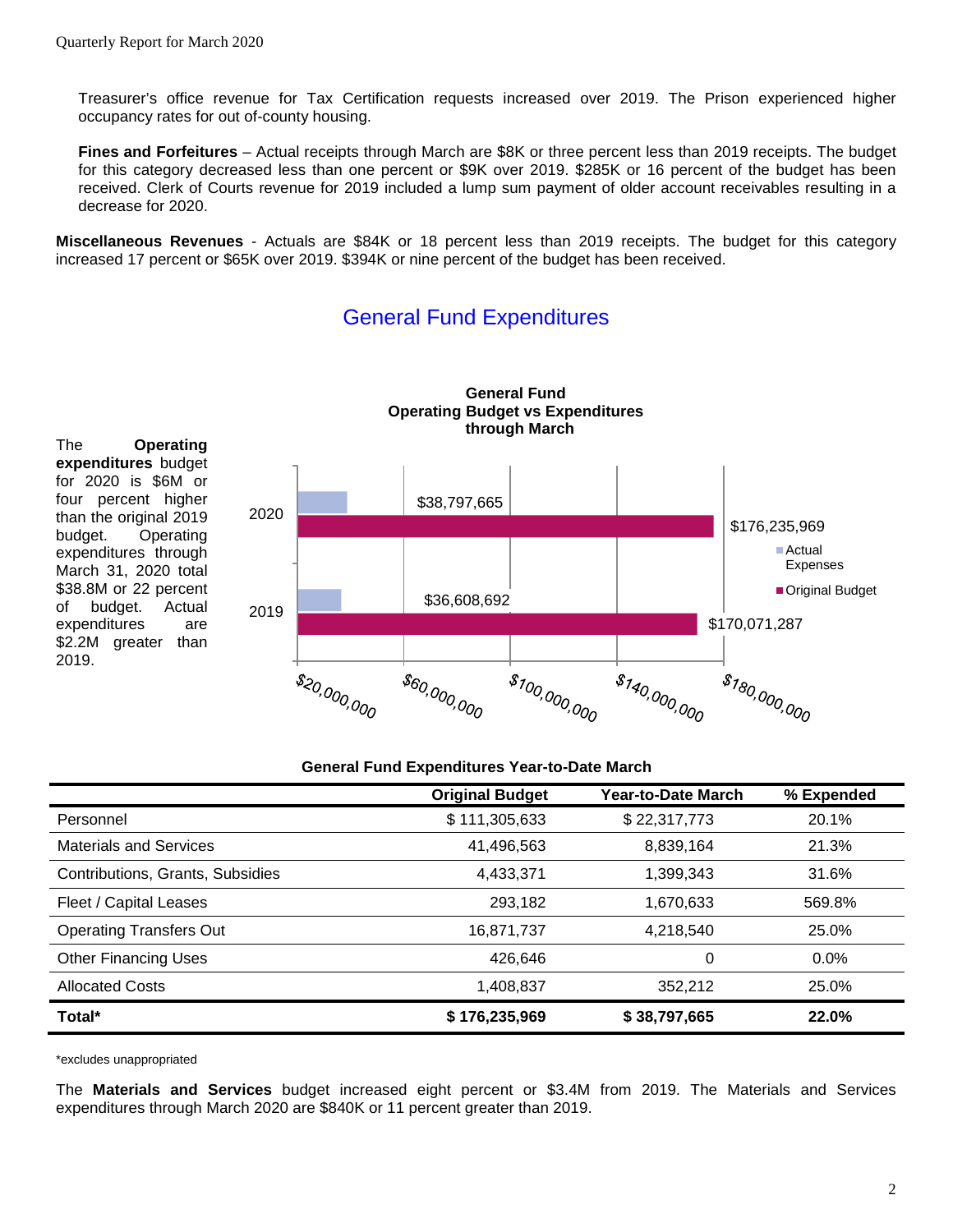Implementation of GASB 87, which set new guidelines for the accounting treatment of Capital Leases, resulted in both budgets and year-to-date actuals being reclassified from Materials and Services to Fleet / Capital Leases. County Capital Leases include buildings and 9-1-1 towers.

The overall **Personnel Services** budget for 2020 increased two percent or \$2.3M from the 2019 original budget. The Salaries budget increased two percent as a result of the increases given in 2019. The budgets for Wages, Overtime, and FICA have increased accordingly. The budget for Retirement increased as a result of a rate increase. The budget for Standard Fringe Benefits decreased as a result of a rate decrease.

|                                 | 2020 Original<br><b>Budget</b> | 2020 Year-to-<br><b>Date March</b> | % Spent<br>2020 | 2019 Original<br><b>Budget</b> | 2019 Year-to-<br><b>Date March</b> | % Spent<br>2019 |
|---------------------------------|--------------------------------|------------------------------------|-----------------|--------------------------------|------------------------------------|-----------------|
| <b>Salaries</b>                 | \$77,046,213                   | \$15,221,870                       | 19.8%           | \$75,427,552                   | \$15,110,928                       | 20.0%           |
| Wages                           | 3,178,172                      | 471,429                            | 14.8%           | 2,956,899                      | 422,940                            | 14.3%           |
| Overtime                        | 2,332,956                      | 368,636                            | 15.8%           | 1,751,311                      | 537,677                            | 30.7%           |
| <b>Standard Fringe Benefits</b> | 13,756,784                     | 2,993,535                          | 21.8%           | 15,872,055                     | 3,440,467                          | 21.7%           |
| <b>FICA</b>                     | 6,299,399                      | 1,337,153                          | 21.2%           | 6,126,347                      | 1,310,131                          | 21.4%           |
| Retirement                      | 8,374,857                      | 1,846,048                          | 22.0%           | 6,513,545                      | 1,460,245                          | 22.4%           |
| <b>Workers' Compensation</b>    | 317,252                        | 79,102                             | 24.9%           | 315,330                        | 78,858                             | 25.0%           |
| <b>Total</b>                    | \$111,305,633                  | \$22,317,773                       | 20.1%           | \$108,963,039                  | \$22,361,246                       | 20.5%           |

## **Personnel Services Comparison**

The percent of budget spent in 2020 is even with 2019. All categories are on target for the percent of budget spent through March 31.

| <b>Analysis of Major Personnel Services Categories</b><br>March 2019 & 2020 |               |               |                   |            |  |
|-----------------------------------------------------------------------------|---------------|---------------|-------------------|------------|--|
| Category                                                                    | 2020 Expenses | 2019 Expenses | <b>Difference</b> | % Increase |  |
| <b>Salaries</b>                                                             | \$15,221,870  | \$15,110,928  | \$110,942         | 0.7%       |  |
| <b>Fringe Benefits</b>                                                      | 2,993,535     | 3,440,467     | (446,932)         | $-13.0\%$  |  |
| Wages                                                                       | 471,429       | 422,940       | 48,489            | 11.5%      |  |
| Overtime/On-call                                                            | 368,636       | 537,677       | (169, 041)        | $-31.4%$   |  |
| Retirement                                                                  | 1,846,048     | 1,460,245     | 385,803           | 26.4%      |  |

## **General Fund Approved Full-time Positions and Vacancies**

| <b>Date</b> | <b>Approved</b><br><b>Positions</b> | <b>Vacancies</b> | % of Vacancies |
|-------------|-------------------------------------|------------------|----------------|
| March 2020  | 1.428.1                             | 110.4            | 7.0%           |
| March 2019  | 1.414.5                             | 86.0             | 6.1%           |

As the chart to the left indicates, the vacancy rate in March 2020 is 7.0 percent versus 6.1 percent in March 2019. Of the 110 current vacant positions, the Prison has 20 vacancies, the Sheriff has 11 vacancies, and Courts Administration and District Justices both have

nine vacancies. DCIS has eight vacancies and the Health Department has six vacancies. Both Facilities and District Attorney have four vacancies each. There are five departments that each have three vacancies, three departments that have two vacancies each, and eight departments that have one vacancy each.